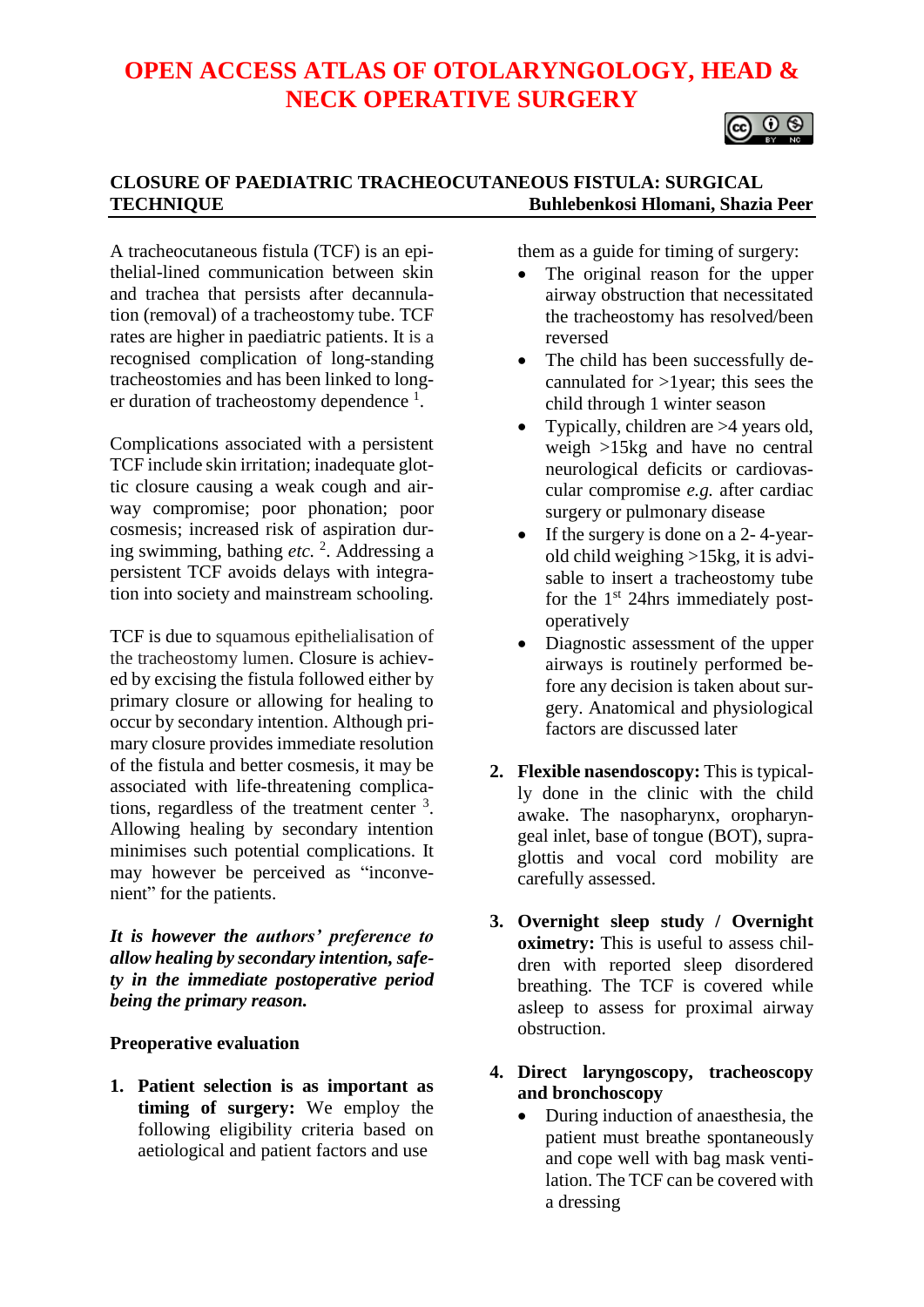- Flexible bronchoscopy is then done through a laryngeal mask
	- o Confirm cord mobility
	- o Spray the larynx with topical lignocaine
	- o Perform dynamic assessment of upper airways, especially in cases of tracheomalacia and bronchomalacia
	- o When aspiration is a concern, a broncheoalveolar lavage (BAL) is also done
- Perform rigid laryngoscopy +/- suspension
	- o Assess all levels of the airway *i.e.* oropharynx, BOT, vallecula, epiglottis, supraglottis, false and true cords, subglottis, trachea (proximal to stoma), peristoma, distal trachea down to carina
	- o If any pathology is identified, a staged approach with initial surgical correction required before the TCF can be addressed *e.g.* removing a suprastomal granuloma, addressing persistent subglottic stenosis *etc*
	- o Record the size of the airway using appropriate-sized endotracheal tubes. A child of 4 years must admit at least a 4.5 ETT with a leak at  $20cm$  H<sub>2</sub>0. If older, use a size uncuffed ETT of  $(Age/4) + 4$ .

## *If the child is considered eligible for closure of the TCF, then proceed to surgery*

# **Surgical procedure to close a TCF**

- Administer a single dose of prophylactic antibiotics (Kefzol), and a single dose of intravenous steroids
- Intubate the airway with an appropriatesized cuffed (0.5 size smaller to accommodate a cuff) north-facing endotracheal tube *(Figures 1ab)*
- Position the child supine with a shoulder roll to extend the neck *(Figures 1ab)*
- A head ring may be required to maintain the head in a neutral position



*Figure 1a: Child placed supine with neck extended and north facing ETT*



*Figure 1b: Patient with a prominent occiput positioned without a head ring* 

Infiltrate the skin around the TCF with local anaesthetic (Lignocaine with adrenaline). Do not exceed the maximum safe dose *(Figure 2)*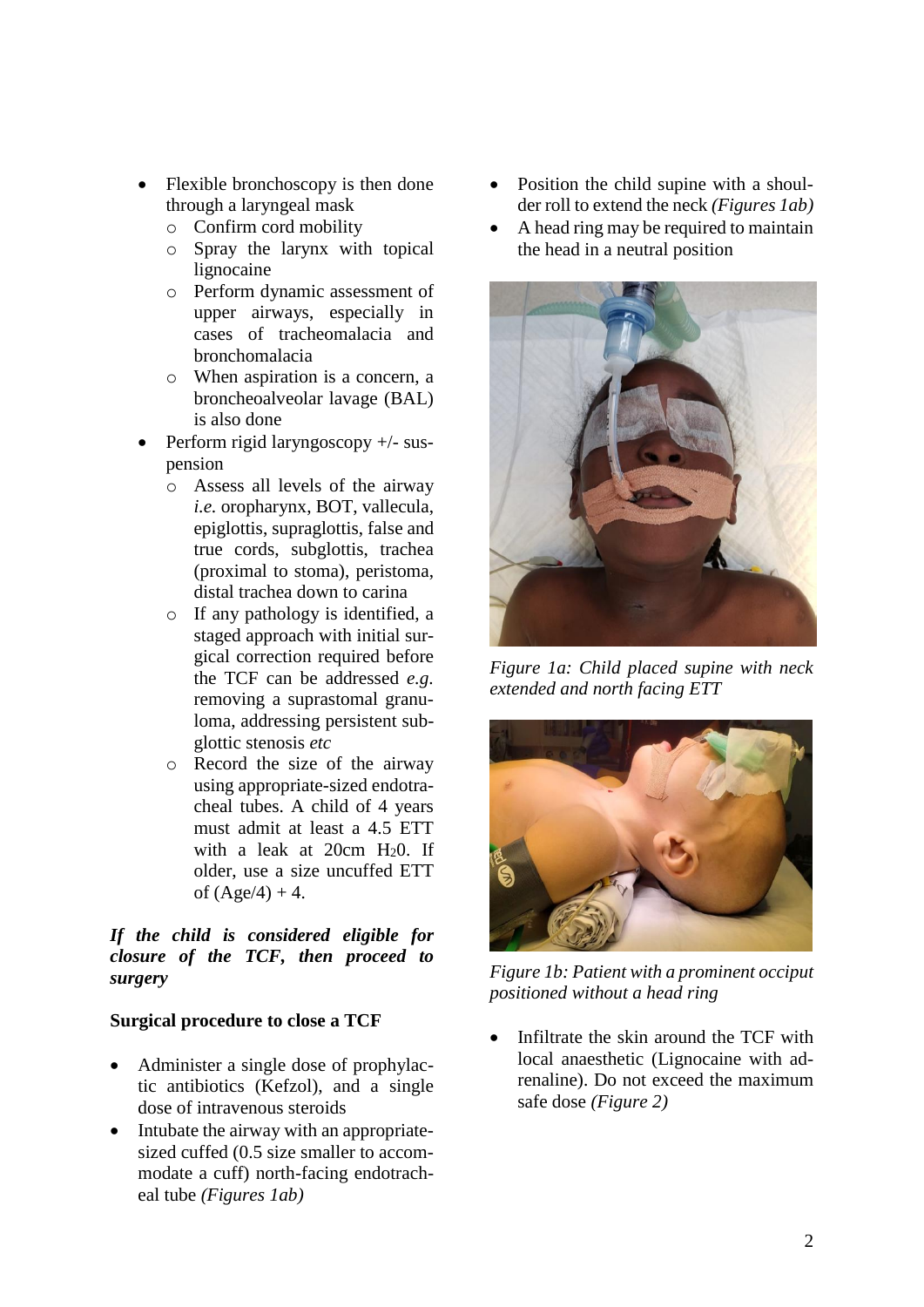

*Figure 2: Infiltration with local anaesthetic*

• After cleaning and draping, identify the midline structures as tracheostomy sites typically are in a paramedian position and the TCF may be further from the midline than expected *(Figure 3)*



*Figure 3: Occasionally, the TCF lies off the midline*

Mark the skin around the stoma in an elliptical shape *(Figure 4)*



*Figure 4: Mark the skin around the TCF as an ellipse* 

- Incise the skin along the elliptical markings around the TCF
- Elevate the two ends and grip them using a tissue forceps *(Figure 5)*
- Dissect the soft tissue circumferentially around the stoma using cautery and blunt dissection



*Figure 5: Skin incision, elevating the edges and grasping skin with tissue forceps*

- Stay close to the TCF and expose a 10mm margin of trachea *(Figure 6)*
- Avoid dissecting into trachea *(Figure 6)*



*Figure 6: Excision of tract, down to trachea*

• Enter the trachea close to the TCF using an #11 blade, and circumferentially excise the TCF, removing as little tracheal tissue as possible (+/- 5mm) *(Figure 7)*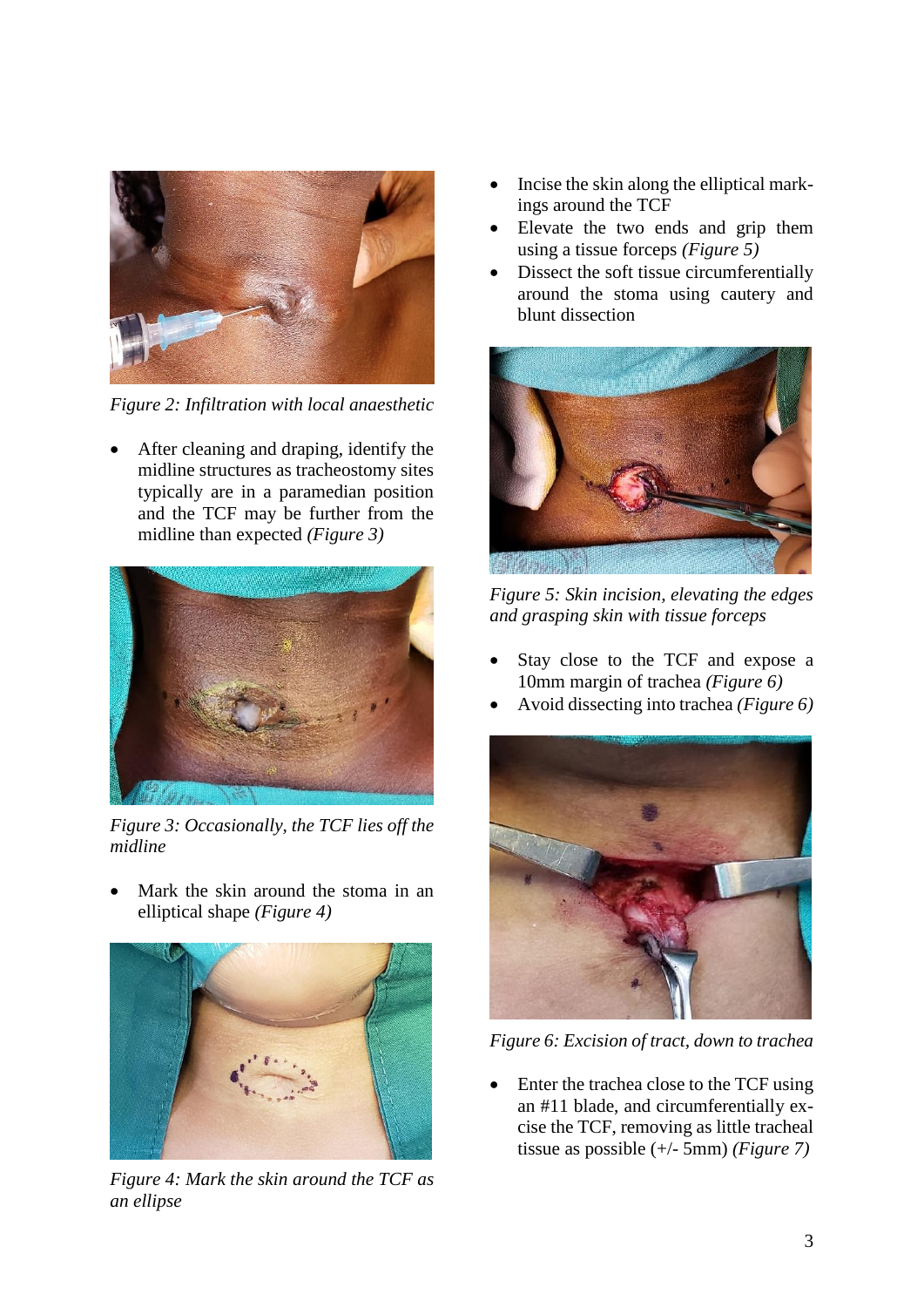- Avoid a large defect by not excising too much of the anterior tracheal wall as it will take longer to close *(Figures 7, 8)*
- Ensure that there is no remaining skin in the tract as this will prevent closure



*Figure 7: Resected TCF*



*Figure 8: Defect following resection of TCF*

- Oppose the skin with *steristrips (Figure 9)*
- Cover the defect with a pliable dressing that allows for a reservoir of air with the child's breathing *(Figure 10)*



*Figure 9: Approximate wound edges with steristrips*



*Figure 10: Cover the defect with a pliable dressing*

# **Postoperative care**

- The surgeon must accompany the child from the operating room to the recovery room with an unopened appropriately sized paediatric tracheostomy tube to be kept at the bedside
- Once fully recovered, the child must be nursed in a high care ward
- For the first 24 hours, continuous monitoring of oxygen saturation, respiratory rate and heart rate, and watching for signs of respiratory distress, is paramount
- Sedation and good analgesia are recommended as crying and coughing increase the risk of surgical emphysema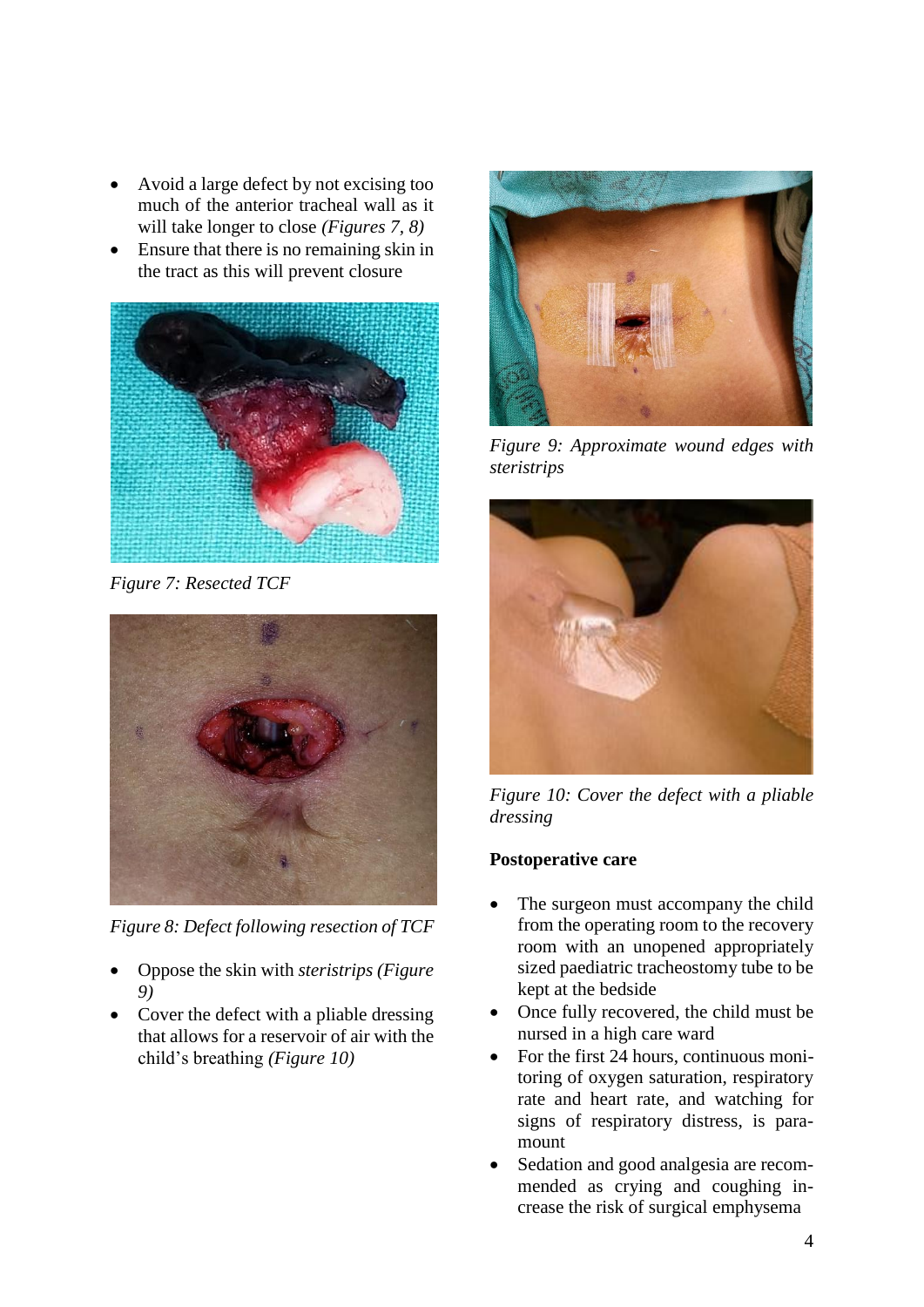- Immediately remove the dressing if there is any breathing difficulty, and reinsert a tracheostomy tube
- The child is transferred to a general paediatric ward for 24-48 hours
- Give strict instructions to the caregiver to avoid water around the revised stoma
- Change the dressing if it becomes soggy
- If secretions are copious, it is preferable to keep the stoma uncovered
- The child is reviewed at 1 week postoperatively
- The stoma is typically healed by then *(Figure 11)*



*Figure 11: Stoma healed by secondary intention 1-week postoperatively*

## **Complications**

#### *Immediate / 1st 24hrs*

- Respiratory distress from
	- o Pneumothorax *(Figure 12)*
	- o Pneumomediastinum
- Surgical emphysema
	- o As a result of air escaping from the trachea into surrounding tissues
	- o May be forced into the mediastinum causing a pneumomediastinum
	- o Immediate management requires prompt reinsertion of the tracheostomy tube and oxygen supplementation

## *Delayed*

- Failure of TCF to close
- Peristomal granulation tissue
- Suprastomal (anterior) tracheal collapse
- Tracheomalacia
- Tracheal stenosis



*Figure 12: Acute pneumothorax*

### **References**

- 1. Ha T, Goyal M, Ongkasuwan J. Duration of tracheostomy dependence and development of tracheocutaneous fistula in children. *The Laryngoscope*. 2017;127(12): 2709-12
- 2. Wine T, Simons JP, Mehta DK. Comparison of 2 Techniques of Tracheocutaneous Fistula Closure Analysis of Outcomes and Health Care Use. *JAMA Otolaryngol Head Neck Surg*. 2014;140(3):237-42
- 3. Osborn AJ, de Alarcón A, Hart CK, Cotton RT, Rutter MJ. Tracheocutaneous Fistula Closure in the Pediatric Population: Should Secondary Closure Be the Standard of Care? *Otolaryngology–Head and Neck Surgery*. 2013;149(5): 766–71